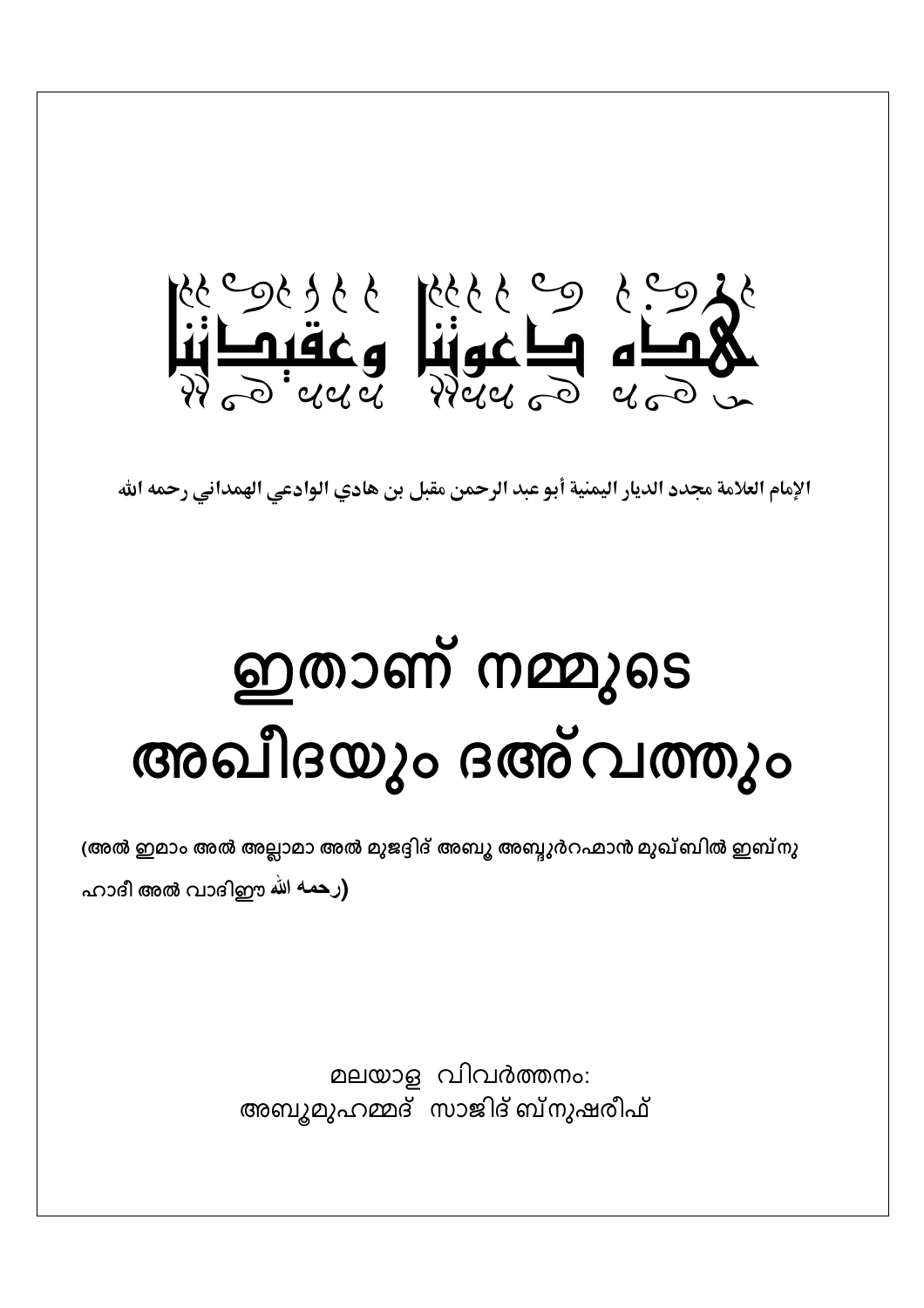ألحمد لله رب العالمين والصلاة والسلام على رسوله الكريم وعلى آله وأصحابه أجمعين أما يعد·

الإمام العلامة مجدد الديار اليمنية أبو عبد الرحمن مقبل بن هادي الوادعي الهمداني رحمه الله

(അൽ ഇമാം അൽ അല്ലാമാ അൽ മുജദ്ദിദ് അബൂ അബ്ദുർറഹ്മാൻ മുഖ്ബിൽ ഇബ്നു ഹാദീ അൽ വാദിഈ الدخرج من الفتنة എന്ന നമ്പത്തിൽ ദലീലുകൾ സഹിതം വിശദീകരിച്ച അഹ്ലുസുന്നതിന്റെ അടിസ്ഥാന തത്വങ്ങൾ ചുരുങ്ങിയ വാക്കുകളിൽ അദ്ദേഹം തന്നെ തയാറാക്കിയതിന്റെ മലയാള വിവർത്തനമാണ് ഈ പേജുകളിലുള്ളത്.

മുടെ കിതാബുകൾക്കും ദർസ്കൾക്കും : مړینځ مقبل رحمه الله www.muqbel.net

മൈപ്രിന്റെ ശിഷ്യനും പ്രച്ച് ലെ അവിടുത്തെ പിൻഗാമിയുമായ شيخ يحيى الحجوري حفظه الله السه പിൻഗാമിയുമായ

www.sh-yahiya.net

ദമ്മാജിൽ നിന്നുള്ള ദർസ്കൾക്കും കിതാബുകൾക്കും: www.aloloom.net,www.aloloomenglish.net

- അബൂമുഹമ്മദ് സാജിദ് ഇബ്നുഷരീഫ്

sajidibnushareef@gmail.com

Mob:00918943984946

هذه دعوتنا وعقيدتنا 2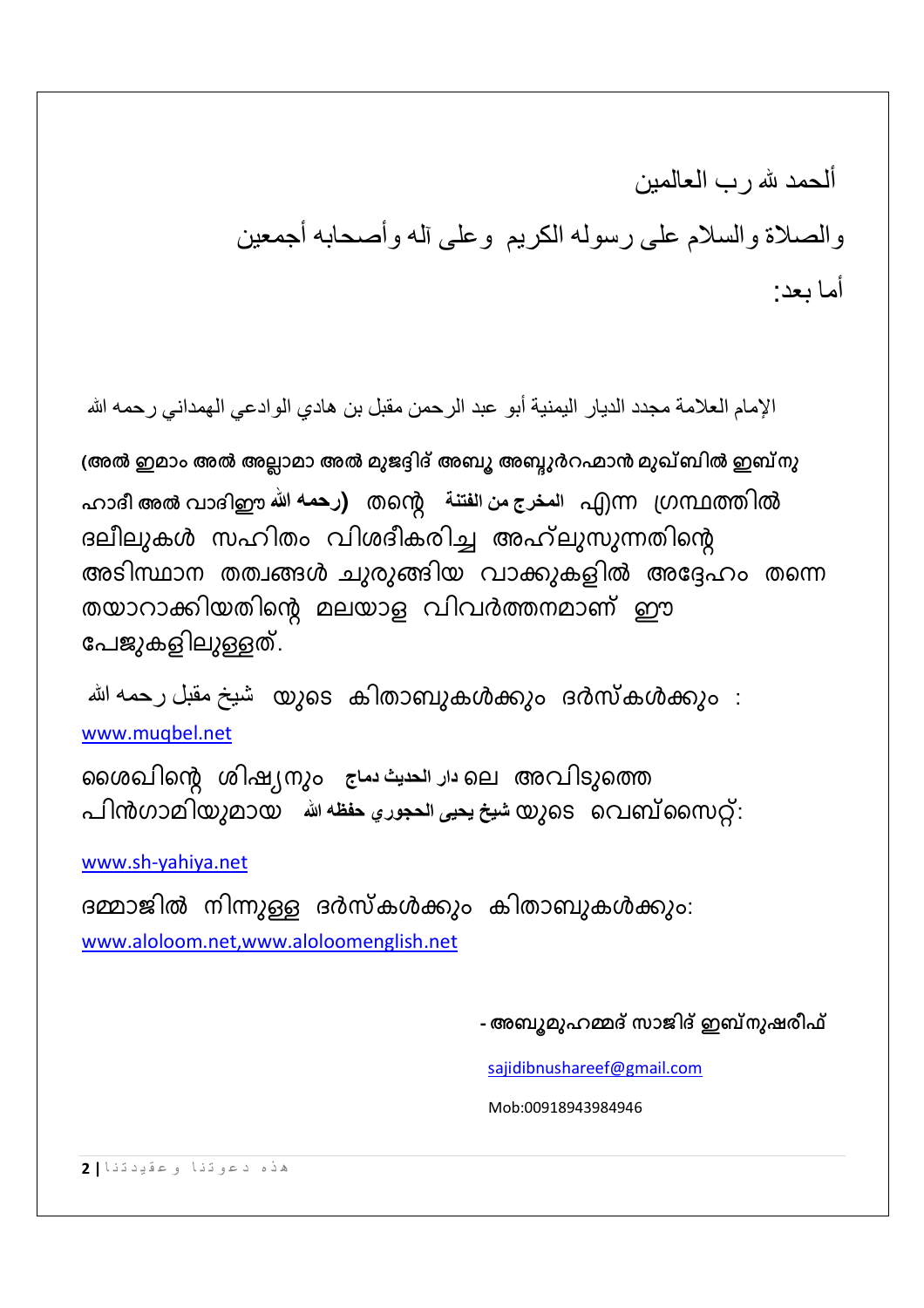## **ബെരഖ് رُحمه الله** aഗെഖ്

- നാം അല്ലാഹു വിലും അവന്റെ നാമഗുണങ്ങളിലും ദുർവ്യാഖ്യാനമോ തിരുത്തലോ ഉപമിക്കലോ ഒന്നും നടത്താതെ ഖുർആനിലും സുന്നത്തിലും വന്നത് പോലെ വിശ്വസിക്കുന്നു.
- മരിച്ചു പോയവരെ വിളിക്കലും സഹായം തേടലും അതുപോലെ .<br>ജീവനുള്ളവരെ അവർക്ക് കഴിയാത്ത കാര്യങ്ങളിൽ സഹായം തേടലും .<br>ശിർക്ക്-അല്ലാഹുവിൽ പങ്ക് ചേർക്കൽ- ആണെന്ന് നാം വിശ്വസിക്കുന്നു.
- അതുപോലെത്തന്നെ ഏലസ്സുകളും തകിടുകളും അല്ലാഹുവിനു പകരമോ അവന്റെ കൂടെയോ സഹായിക്കുമെന്ന് വിശ്ചസിക്കുന്നതും ശിർക്ക് ആണ്.വിശ്ചാസമില്ലാതെ അതു കൊണ്ട് നടക്കൽ ഖുറാഫാത്ത്-അന്ധവിശ്വാസം-ആണ്.
- നാം ഖുർആനിന്റെയും സുന്നത്തിന്റെയും ബാഹ്യമായ അർഥങ്ങളെ സ്ഥീകരിക്കുന്നു.കിതാബിൽ നിന്നും സുന്നത്തിൽ നിന്നും തെളിവുള്ള ഭാഗങ്ങൾ മാത്രം തെളിവുള്ള രീതിയിൽ വ്യാഖ്യാനിക്കും.
- ആഖിറത്തിൽ മുഅമിനീങ്ങൾ തങ്ങളുടെ റബ്ബിനെ കാണുമെന്ന് നാം വിശ്വസിക്കുന്നു.അതിനു നാം രൂപം പറയുന്നില്ല.നാം ശഫാഅത്തിലും മുവഹ്ഹിദീങ്ങൾ നരകത്തിൽ നിന്ന് രക്ഷപ്പെടു്ന്നതിലും വിശ്വസിക്കുന്നു.
- നാം റസൂലിന്റെ സ്വഹാബത്തിനെയെല്ലാം സ്നേഹിക്കുകയും അവരെ കുറ്റം പറയുന്നവരെ വെറുക്കുകയും ചെയ്യുന്നു.അവരെ ആക്ഷേപിക്കുന്നത് ദീനിനെ ആക്ഷേപിക്കുന്നതിനു തുല്യമാണെന്ന് നാം വിശ്വസിക്കുന്നു.കാരണം അവരാണ് നമുക്ക് ദീൻ എത്തിച്ചു തന്നത്.

നാം പ്രവാചക കുടുംബത്തെ -أهل البيت. നെ ശർഇയ്യായ രീതിയിൽ സ്നേഹിക്കുന്നു.

- ഹദീഥ്ന്റെ ആളുകളെയും അഹ്ലുസ്സുന്നത്തിൽ പെട്ട എല്ലാ പൂർവികരെയും നാം സ്നേഹിക്കുന്നു.
- 'ഇൽമുൽ കലാമിനെ' നാം വെറുക്കുകയും ഉമ്മത്തിന്റെ ഭിന്നതക്ക്
- ഫിഖ്ഹിന്റെയോ പ്രവാചക ചരിത്രത്തിന്റെയോ ഗ്രന്ഥങ്ങളിൽ ഖുർആനിനോടും സുന്നത്തിനോടും യോചിച്ചത് മാത്രമേ നാം സ്ഥീകരിക്കുകയുള്ളൂ. ഇതിനർത്ഥം ആ ഗ്രന്ഥങ്ങളെ നാം വലിച്ചെറിയുന്നുവെന്നല്ല, മറിച്ചു നാം പണ്ഡിതന്മാരുടെ വിശകലനങ്ങളെ മുഖവിലക്കെടുക്കുന്നു. എന്നാൽ ദലീൽ സഹിതം മാത്രമേ നാം വിധികൾ-അഹ്കാം- സ്വീകരിക്കുകയുള്ളൂ എന്ന് മാത്രം.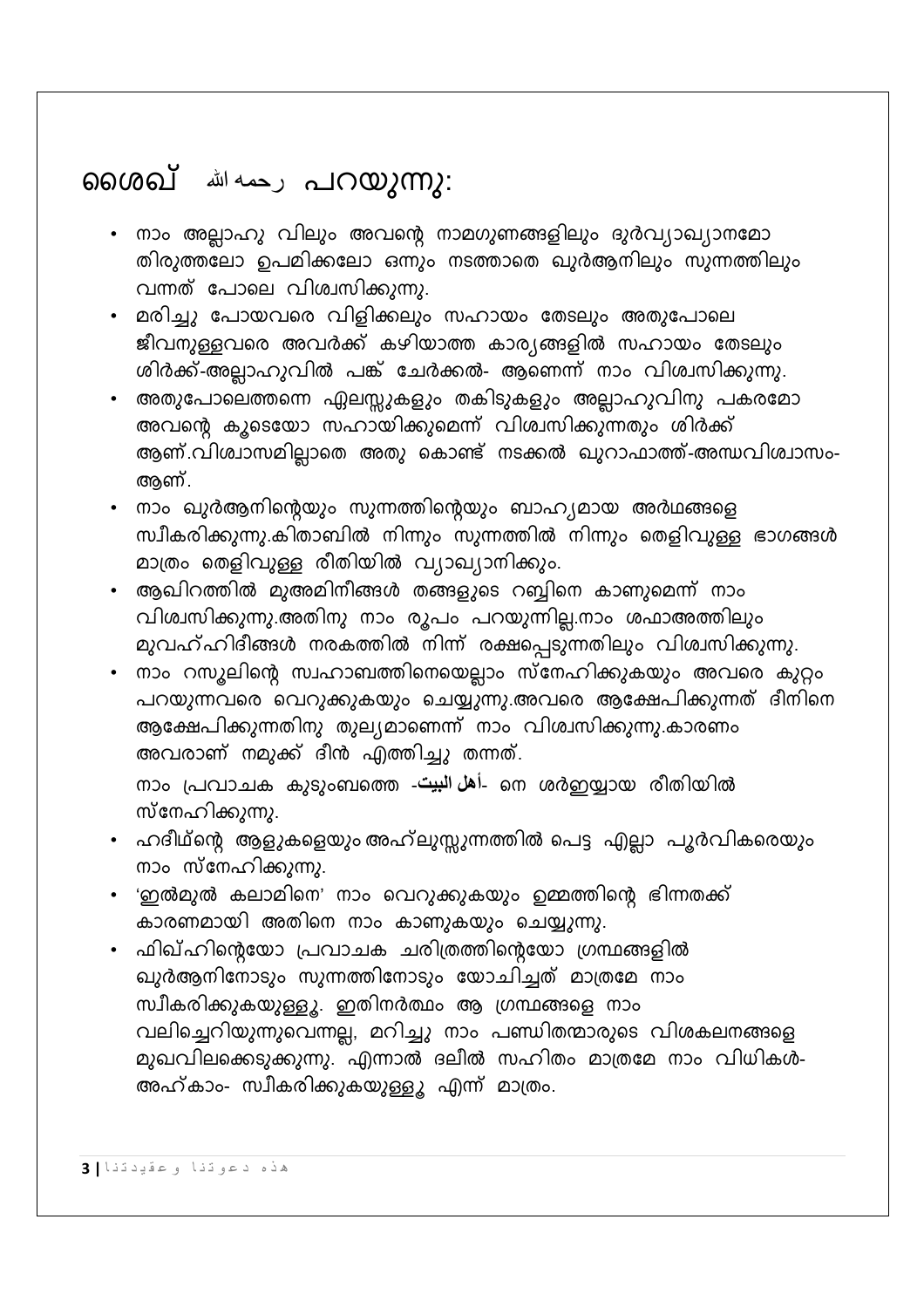- നമ്മുടെ പുസ്തകങ്ങളിലും ദർസുകളിലും ഖുതുബകളിലും ഖുർആനും തെളിവിനു പറ്റിയ സുന്നത്തും മാത്രമേ ഉദ്ധരിക്കുകയുള്ളൂ. പല എഴുത്തുകാരും കള്ളക്കഥകളും ദുർബലമായ ഹദീഥ്കളും ഉദ്ധരിക്കുന്നതിനെ നാം വെറുക്കുകയും ചെയ്യുന്നു.
- അല്ലാഹുവിൽ പങ്കു ചേർക്കുകയോ,നമസ്കാരം ഉപേക്ഷിക്കുകയോ,ദീൻ വിട്ടു പോകുകയോ ചെയ്യുന്നത് വരെ ഒരു മുസ്ലിമിനെയും നാം കാഫിറാക്കുകയില്ല. അല്ലാഹു കാക്കട്ടെ!
- ഖുർആൻ അല്ലാഹുവിന്റെ കലാമാണെന്നും -സ്യഷ്ട്ടിയല്ലെന്നും- നാം വിശ്വസിക്കുന്നു.
- ഹഖിൽ ഏതൊരു മുസ്ലിമിനോടും സഹകരിക്കൽ നിർബന്ധമാണെന്നു നാം വിശ്വസിക്കുന്നു. ജാഹിലിയ്യ ദഅ്വത്തുകളിൽ നിന്ന് നാം പിരിയുന്നു.
- മുസ്ലിം ഭരണാധികാരികൾക്കെതിരിൽ കലാപമുണ്ടാക്കിക്കൂടാ.കലാപങ്ങളും വിപ്ലവങ്ങളും സമൂഹത്തിൽ ഗുണമല്ല ദോഷമാണ് ഉണ്ടാക്കുക. എന്നാൽ അദ്നിലെ- (അദൻ- യമനിലെ ഒരു പുരാതന നഗരമാണ്: വിവ.-) ഭരണാധികാരികൾക്കെതിരിലുള്ള യുദ്ധം നാം നിർബന്ധമായി കാണുന്നു. അവർ ദൈവനിഷേധത്തിൽ നിന്നും കമ്മ്യുണിസത്തിൽ നിന്നും മാർക്സിനെയും ലെനിനെയും ആരാധിക്കാൻ ജനങ്ങളോട് പ്രബോധനം നടത്തുന്നതിൽ നിന്നും തൌബ ചെയ്യുന്നത് വരെ.
- ഇന്ന് കാണുന്ന ഈ എണ്ണമില്ലാത്ത സംഘടനകൾ മുസ്ലിമീങ്ങളുടെ
- ഇഖ്വാനുൽ മുസ്ലിമീന്റെ ദഅ്വത്ത് സാമൂഹ്യ പരിവർത്തനത്തിന് കഴിയാത്ത വിധം പരാജയപ്പെട്ടതായി നാം വിലയിരുത്തുന്നു.കാരണം അത് ആത്മീയത നഷ്ടപ്പെട്ട ഒരു രാഷ്ട്രീയ പ്രസ്ഥാനമായി മാറിയിരിക്കുന്നു.അല്ലെങ്കിൽ തന്നെ അത് സ്ഥാപിക്കപ്പെട്ടിരിക്കുന്നത്, അജ്ഞാതനായ ഒരാൾക്ക് ബൈഅത്ത് നൽകുന്നതിലും, ഫിത്നകളിലുമാണ്.
- അറിവില്ലായ്മയിൽ സ്ഥാപിക്കപ്പെടുകയും അതിൽ തന്നെ തുടരുകയും ചെയ്യുകയാണവർ.അവരുടെ കൂടെ പ്രവർത്തിക്കുന്ന മാന്യന്മാരായ സഹോദരങ്ങളോട് നമുക്ക് പറയാനുള്ളത് അതിനെ ഉപേക്ഷിക്കാനാണ്.ഇസ്ലാമിനേയും മുസ്ലിങ്ങളെയും ഒരു നിലക്കും സഹായിക്കാത്ത കാര്യങ്ങളിൽ മുഴുകി അവരുടെ സമയം പാഴാവാതിരിക്കാൻ അതായിരിക്കും നല്ലത്.ഒരു മുസ്ലിം ചിന്തിക്കേണ്ടത് ഇസ്ലാമിന്റെയും മുസ്ലിങ്ങളുടെയും ഗുണത്തെ കുറിച്ചായിരിക്കണം.
- ജമാഅതുതബ്ലീഗ് ആവട്ടെ, ഇതാ അവരെക്കുറിച്ച് ബഹുമാന്യ സഹോദരൻ മുഹമ്മദ് ഇബ്നു അബ്ദിൽവഹാബ് വുസ്സാബീ എഴുതിയത്...

هذه دعوتنا وعقيدتنا | 4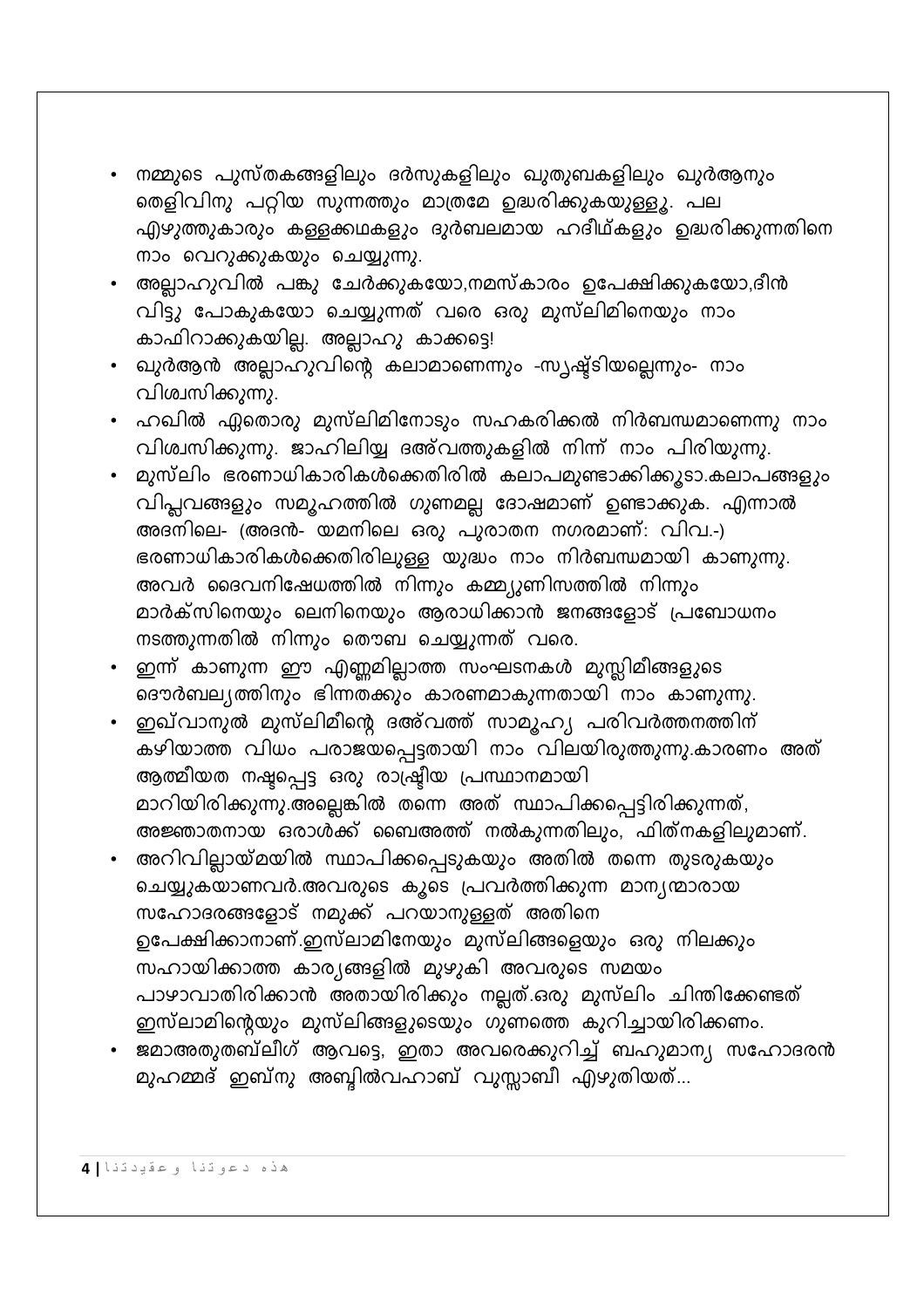- 1. അവർ ദുർബലവും വ്യാജവുമായ ഹദീഥ്കളെ അവലംബമാക്കും.
- 2. അവരുടെ അടുത്ത് ധാരാളം ബിദ്അത്തുകൾ കാണാൻ സാധിക്കും.
- 3. തൌഹീദിലേക്കുള്ള ദഅ്വത്ത് ആളുകളെ അകറ്റുമെന്നു വാദിക്കുന്നു.
- 4. അതു പോലെ സുന്നത്തിലേക്കുള്ള ദഅ്വത്തും ആളുകളെ അകറ്റും എന്നവർ വാദിക്കുന്നു.
- 5. ഹുദൈദ- (യമനിലെ ഒരു തീരദേശ പട്ടണമാണ് ഹുദൈദ- വിവ.) യിലെ അവരുടെ നേതാവ് പറയുന്നു "ജനങ്ങളെ തമ്മിൽ അടുപ്പിക്കുന്ന ഒരു ബിദ്അത്താണ് അവരെ ഭിന്നിപ്പിക്കുന്ന ഒരു സുന്നത്തിനെക്കാൾ നല്ലത്".
- 6. അഹ്ലുസ്സുന്നത്തിനോട് അവർ ശത്രുത കാണിക്കുന്നു.
- 7. പ്രത്യക്ഷമായും പരോക്ഷമായും അവർ ജനങ്ങളെ വിജ്ഞാനത്തിൽ നിന്ന് നിരുൽസാഹപ്പെടുത്തുന്നു.
- 8. നൂഹ് നബിയുടെ കപ്പലിനോട് തങ്ങളെ ഉപമിച്ചു കൊണ്ട് അവരുടെ വഴിയല്ലാതെ ജനങ്ങൾക്ക് രക്ഷയില്ലെന്നു വാദിക്കുന്നു.
- 9. തൌഹിദുൽ ഉലൂഹിയ്യത്തിലോ അസ്മാഉ വസ്സിഫാത്തിലോ യാതൊരു താൽപര്യവും അവർക്കില്ല.
- 10. അവർ ദീനീ പഠനത്തിൽ തീരെ തൽപരരല്ല.
- ഖുർആനും സുന്നത്തും മനസ്സിലാക്കുന്നതിൽ നാം മുഹദ്ദിസീങ്ങളായ പൂർവികരുടെ വ്യാഖ്യാനത്തെ അവലംബിക്കുന്നു. എന്നാൽ നാം അവരെ വ്യക്തിപരമായി തഖ്ലീദ് ചെയ്യുന്നുമില്ല. മറിച്ചു, സത്യം ആരുടെ കൂടെയാണെങ്കിലും നാം സ്വീകരിക്കുന്നു്.സലഫിയ്യത്ത് അവകാശപ്പെടുന്ന എന്നാൽ സമൂഹത്തോട് യോജിക്കാനായി ഹറാമുകൾ ഹലാലാക്കുക വഴി ...<br>സലഫിയ്യത്തുമായി യാതൊരു ബന്ധവുമില്ലാത്ത ആളുകൾ ഇന്നുണ്ട് എന്ന് നാം മനസ്സിലാക്കുന്നു.(അബ്ദുറഹ്മാൻ അബ്ദുൽഖാലിഖിന്റെയും മുഹമ്മദ് സുറൂർന്റെയും പോലെ)
- നാം വിശ്ചസിക്കുന്നത്, രാഷ്ട്രീയം ദീനിന്റെ തന്നെ ഒരു ഭാഗമാണ് എന്നാണ്.ദീനിനെ രാഷ്ട്രീയത്തിൽ നിന്ന് വേർപിരിക്കുന്നവർ ദീനിനെ തകർക്കാനും അരക്ഷിതാവസ്ഥ പരത്താനുമാണ് ശ്രമിക്കുന്നത്.അതു പോലെ തന്നെ, ഇന്ന് ചില മുസ്ലിം രാജ്യങ്ങളിൽ പ്രചരിച്ചിട്ടുള്ള-ദീൻ അല്ലാഹുവിനുള്ളതും രാജ്യം എല്ലാവർക്കുമുള്ളതുമാണ്- എന്ന വാദം ജാഹിലിയ്യത്താണ്. മറിച്ചു, എല്ലാം അല്ലാഹുവിന്റെതാണ്.
- മുസ്ലിമീങ്ങൾ അല്ലാഹുവിന്റെ കിതാബിലേക്കും റസൂലിന്റെ ചര്യയിലേക്കും മടങ്ങുന്നതു വരെ അവർക്ക് യാതൊരു പ്രതാപവും സഹായവും ഉണ്ടാകുകയില്ലെന്ന് നാം വിശ്വസിക്കുന്നു.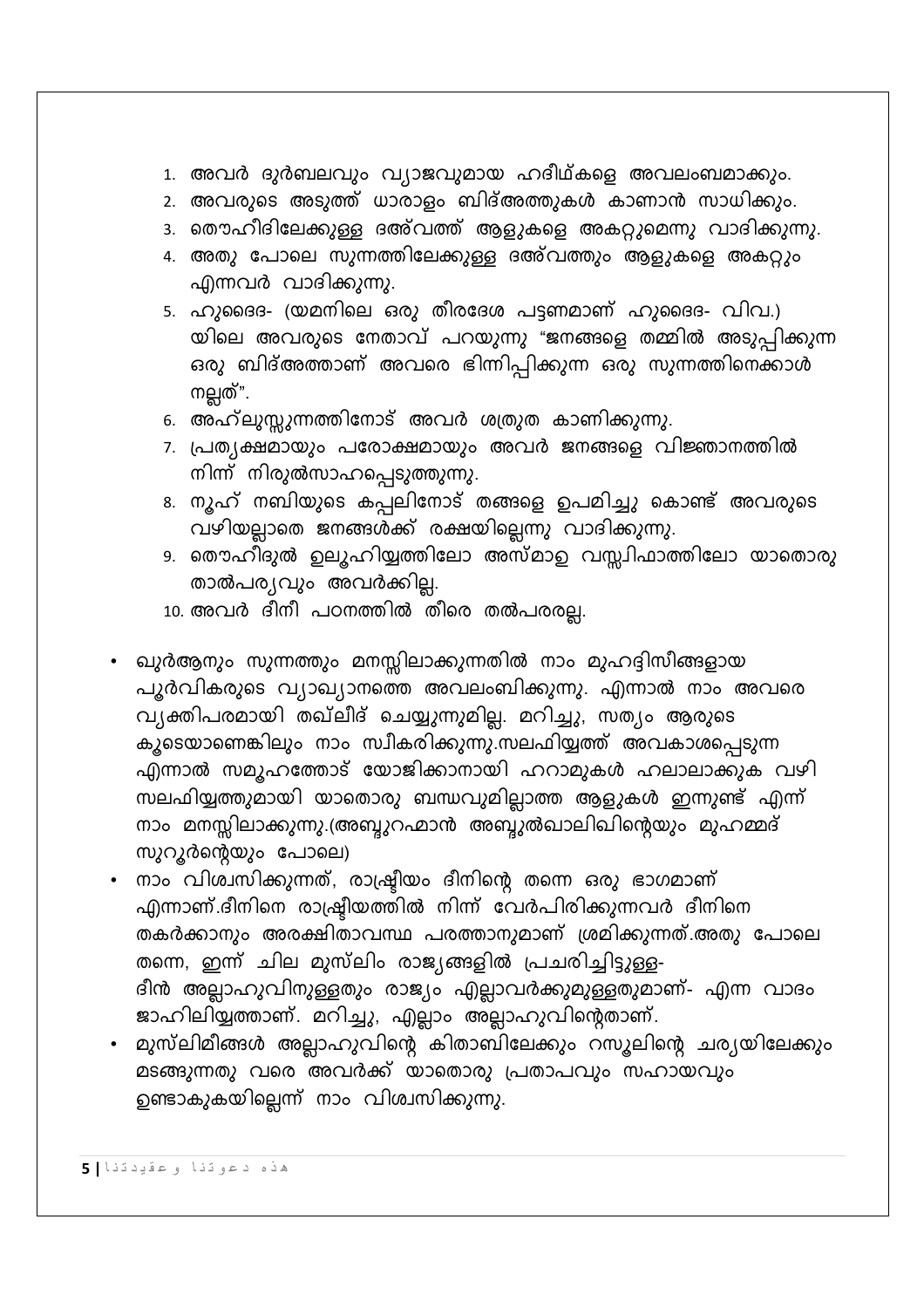- ഇന്ന് കാണുന്ന പാർടികളെയെല്ലാം നാം വെറുക്കുന്നു. മതനിരാസകന്മാരായ \_\_<br>കമ്മ്യൂണിസ്റ്റ് പാർടി, ബാത്ത് പാർടി, നാസിരീ പാർടി, സോഷ്യലിസ്റ്റ് പാർടി, അവിശ്വാസികളായ റാഫിദീ<sup>,</sup> പാർടി, എല്ലാത്തിനെയും. നമ്മുടെ -<br>രണ്ടേ രണ്ടു പാർടികളെയുള്ളൂ. ഒന്ന്, 'അള്ളാഹുവിന്റെ വീക്ഷണത്തിൽ പാർടി'- ദീനിലെ ഒരു കാര്യവും നിഷേധിക്കാതെ ഇസ്ലാം കാര്യങ്ങളും ഈമാൻ കാര്യങ്ങളും പുലർത്തുന്നവർ; രണ്ടാമത്തേത്, അല്ലാഹുവിന്റെ ശറഇനു എതിര് നിൽക്കുന്ന 'ശയ്ത്വാന്റെ പാർടി'!
- ദീനിനെ അടിസ്ഥാനം, ശാഖാപരം എന്നിങ്ങനെ വേർതിരിക്കുന്നവരെ നാം എതിർക്കുന്നു. അത് നാശകാരിയായ ഒരു വാദമായി നാം കാണുന്നു.
- ഹദീഥ് വിജ്ഞാനത്തിൽ നിന്ന് നിരുൽസാഹപ്പെടുത്തുന്നവരെ നാം .<br>എതിർക്കുന്നു. "ഇത് അതിനു പറ്റിയ കാലമല്ല"- എന്നൊക്കെ അവർ പറയും.അതു പോലെ, സുന്നത്തനുസരിച്ചു അ്മൽ ചെയ്യുന്നതിനെ നിരുൽസാഹപ്പെടുത്തുന്നവരെയും.
- നാം മുൻഗണനാക്രമത്തിനു പ്രാധാന്യം കൊടുക്കുന്നു. മുസ്ലിമീങ്ങൾ വിശ്വാസ സംസ്കരണത്തിനാണ് ഏറ്റവും പ്രാധാന്യം കൊടുക്കേണ്ടത്. പിന്നെ കമ്യൂണിസ്റ്റുകാരെ തുരത്തുന്നതിന്, പിന്നെ ബാത്ത് പാർടിയെ. ഇതൊന്നും തന്നെ ഖുർആനിന്റെയും സുന്നത്തിന്റെയും അടിസ്ഥാനത്തിൽ ഒന്നിക്കുന്നത് വരെ സാധ്യമാവുകയില്ല.
- നമ്മുടെ വീക്ഷണത്തിൽ റാഫിദി'യെയും ശീഇയെയും സൂഫിയെയും *സു*ന്നിയെയും എല്ലാം ഉൾക്കൊള്ളുന്ന ഒരു സംഘടനക്ക് ശത്രുക്കളെ <u>നേരിടാനാവില്ല.കാരണം, അതിനു ആദർശപരമായ പൊരുത്തവും</u> സത്യസന്ധമായ സാഹോദര്യവും അനിവാര്യമാണ്.
- അല്ലാഹുവിലേക്ക് ദഅ്വത്ത് നടത്തുന്നവരെ വഹാബികളെന്നും ചാരന്മാരെന്നുമൊക്കെ വിളിക്കുന്നവരെ നാം എതിർക്കുന്നു.അവരുടെ ദുരുദ്ദേശം -അഥവാ, പൊതുജനങ്ങളെ പണ്ഡിതന്മാരിൽ നിന്ന് തടയുക-എന്നത് നാം മനസ്സിലാക്കുന്നുണ്ട്.
- നമ്മുടെ ദഅ്വത്തും ആദർശവും നമുക്ക് നമ്മുടെ സ്വന്തം ശരീരങ്ങളെക്കാളും *സ*മ്പത്തിനെക്കാളും മക്കളെക്കാളും പ്രിയപ്പെട്ടതാണ്.സ്വർണത്തിനും വെള്ളിക്കും വേണ്ടി അതിനെ വിൽക്കാൻ നാം തയ്യാറല്ല.നാം ഇത് പ്രഖ്യാപിക്കുന്നത്, നമ്മുടെ ഈ ദഅ്വത്തിൽ ദുഷ്ടലാക്കുള്ള ഒരാൾക്കും .<br>താൽപര്യം തോന്നാതിരിക്കാൻ വേണ്ടിയാണ്.ദിർഹമും ദീനാറും തന്നു നമ്മെ ആകർഷിക്കാനാവുമെന്ന് അത്തരക്കാർ വിചാരിക്കാതിരിക്കാൻ വേണ്ടി. ഇപ്പോൾ തന്നെ രാഷ്ട്രീയക്കാർക്ക് ഇത് നന്നായി അറിയാം.അധികാരമോ — പ<br>പണമോ തന്നു നമ്മെ വിലക്കെടുക്കാൻ കഴിയില്ലെന്ന് അവർക്ക് പൂർണ്ണ വിശ്വാസമുണ്ട്.

هذه دعوتنا وعقيدتنا 6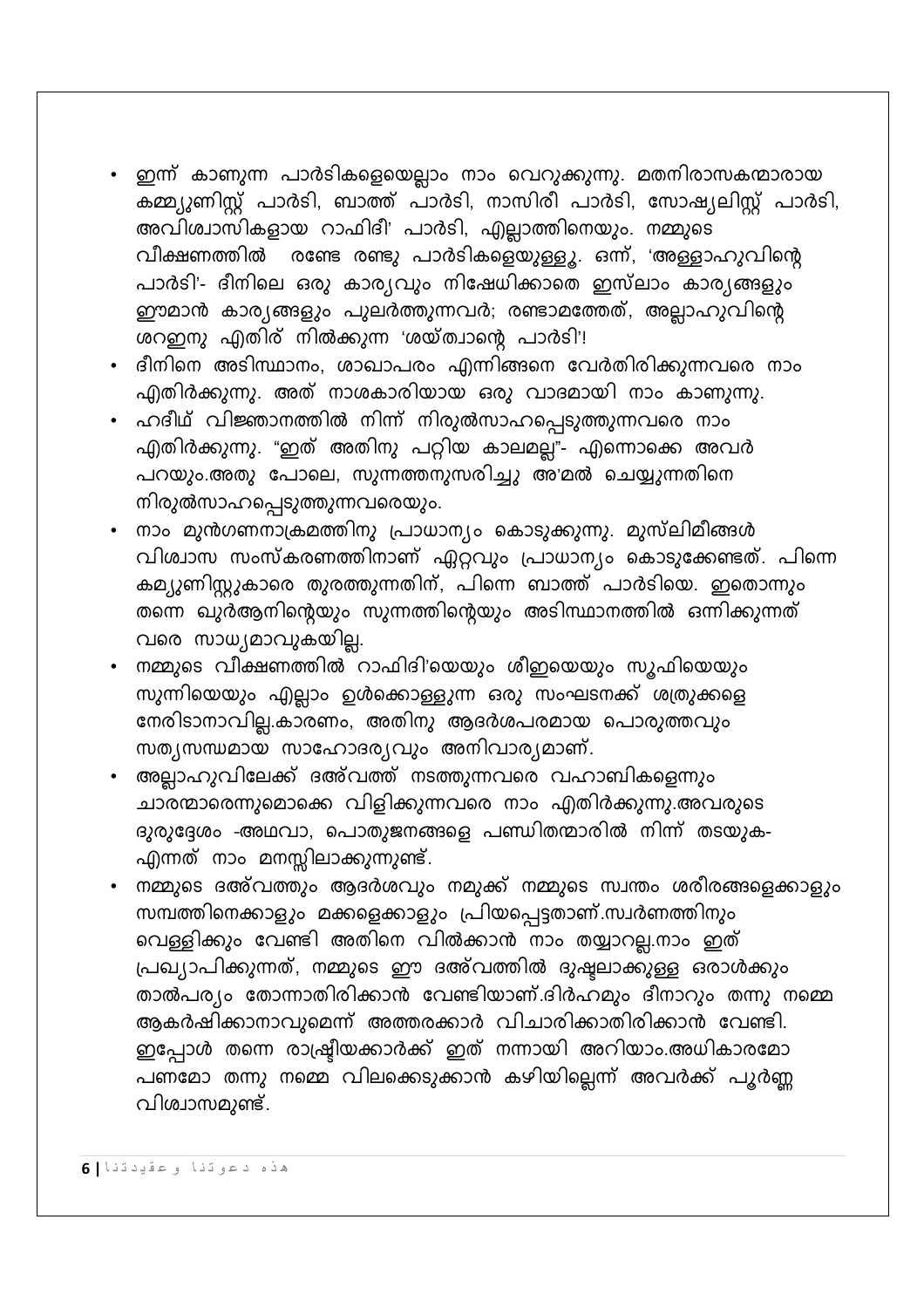- ഗവൺമെന്റ്കളെ അവയിലെ നന്മയ്ക്കനുസരിച്ചു നാം ഇഷ്ട്ടപ്പെടുകയും തിന്മക്കനുസരിച്ചു വെറുക്കുകയും ചെയ്യുന്നു. അവർക്കെതിരിൽ വിപ്ലവം നയിക്കാൻ പാടില്ല.അവരിൽ നിന്ന് വ്യക്തമായ 'കൂഫ്റ്' സംഭവിച്ചതായി ബോധ്യപ്പെടുന്നത് വരെ.അത് തന്നെയും കഴിവുണ്ടാവുകയും കലാപം മുസ്ലിമീങ്ങൾ പരസ്പരം ആയിത്തീരാതിരിക്കുകയും ചെയ്യുമെങ്കിൽ മാത്രം.
- ഉപദേശവും നിർദേശങ്ങളും ആരിൽ നിന്നു വന്നാലും നാമത് സ്ഥീകരിക്കും.ശരിയും തെറ്റുമുള്ള, അറിവും അഞ്ജതയുമുള്ള വിദ്യാർഥികളാണ് നാം എന്ന് നാം തിരിച്ചറിയുന്നു.
- ആധുനികരായ സുന്നത്തിന്റെ ഉലമാക്കളെ നാം സ്നേഹിക്കുകയും അവരിൽ .<br>നിന്നും ഉപകാരമെടുക്കാൻ പ്രോത്സാഹിപ്പിക്കുകയും ചെയ്യുന്നു.അതോടൊപ്പം, അവരിൽ കുറേ ആളുകളുടെ ജുമൂദിനെപറ്റി നാം ദുഖിക്കുകയും ചെയ്യുന്നു.
- അല്ലാഹുവിന്റെ കിതാബിൽ നിന്നോ റസൂലിന്റെ സുന്നത്തിൽ നിന്നോ ഉള്ള തെളിവ് സഹിതമല്ലാത്ത ഫത്വകളൊന്നും നാം സ്വീകരിക്കുകയില്ല.
- ബഹുമാനം ഉദ്ദേശിച്ചു കൊണ്ട് ലെനിന്റെ കുഴിമാടം സന്ദർശിക്കുന്നതിൽ നാം ഭാരണാധികാരികളെ വിമർശിക്കുന്നു.
- ഇസ്ലാമിന്റെ ശത്രുക്കളുമായി -അവർ അമേരിക്കയായാലും ശരി, —<br>റഷ്യയായാലും ശരി-ഒന്നിക്കുന്നതിലും മുസ്ലിം ഭരണാധികാരികളെ നാം വിമർശിക്കുന്നു.
- അറബ് ദേശീയതയുടെയും പ്രാദേശികതയുടെയും വാദങ്ങളെ നാം ജാഹിലിയ്യ വാദങ്ങളായാണ് പരിഗണിക്കുന്നത്.ഈ വാദങ്ങളെല്ലാം മുസ്ലിമീങ്ങളുടെ പിന്നോക്കാവസ്ഥക്ക് കാരണമായിട്ടുണ്ട്.
- ് ഈ ദീനിനെ പുനരുജ്ജീവിപ്പിക്കാനായി നിയോഗിക്കുന്ന ഒരു \_<br>മുജദ്ദിദിനെ നാം കാത്തിരിക്കുകയാണ്. കാരണം ഇമാം അബൂ ദാവൂദ് സുനനിൽ അബൂ ഹുറയ്റ رضي الله عنه വിൽ നിന്ന് ഉദ്ധരിച്ച ഹദീഥ്' ഇങ്ങനെയാണ്. റസൂൽ سلى الله عليه وسلم പറഞ്ഞു: "അല്ലാഹു ഈ ഉമ്മത്തിന് ഓരോ നൂറു വർഷ്ത്തിന്റെ തുടക്കത്തിലും ദീനിനെ പുനരുജ്ജീവിപ്പിക്കുന്ന ഒരാളെ നിയമിക്കും." ഇന്ന് കാണുന്ന ഈ ഇസ്ലാമികമായ ഉണർവ് അതിനുള്ള ഒരുക്കമാവട്ടെ എന്ന് നാം ആഗ്രഹിക്കുകയും ചെയ്യുന്നു.
- മഹ്ദിയുടെയും ദജ്ജാലിന്റെയും ഹദീഥ്കളെ നിഷേധിക്കുന്നവരുടെ വഴികേടു നാം മനസ്സിലാക്കുന്നു.അത് പോലെ തന്നെ, ഈസ اعليه السلام എ ഇറക്കത്തെ നിഷേധിക്കുന്നവരുടെയും. നാം ഉദ്ദേശിക്കുന്നത് റാഫിദി'കളുടെ-മഹ്ദിയല്ല.മറിച്ച്, പ്രവാചക കുടുംബത്തിൽ പെട്ട സുന്നിയായ ഒരു ഇമാമായിരിക്കും അയാൾ.ഭൂമിയിൽ അനീതിയും അക്രമവും നിറഞ്ഞതിനു ശേഷം അദ്ദേഹം നീതിയും സമാധാനവും നിറയ്ക്കും.